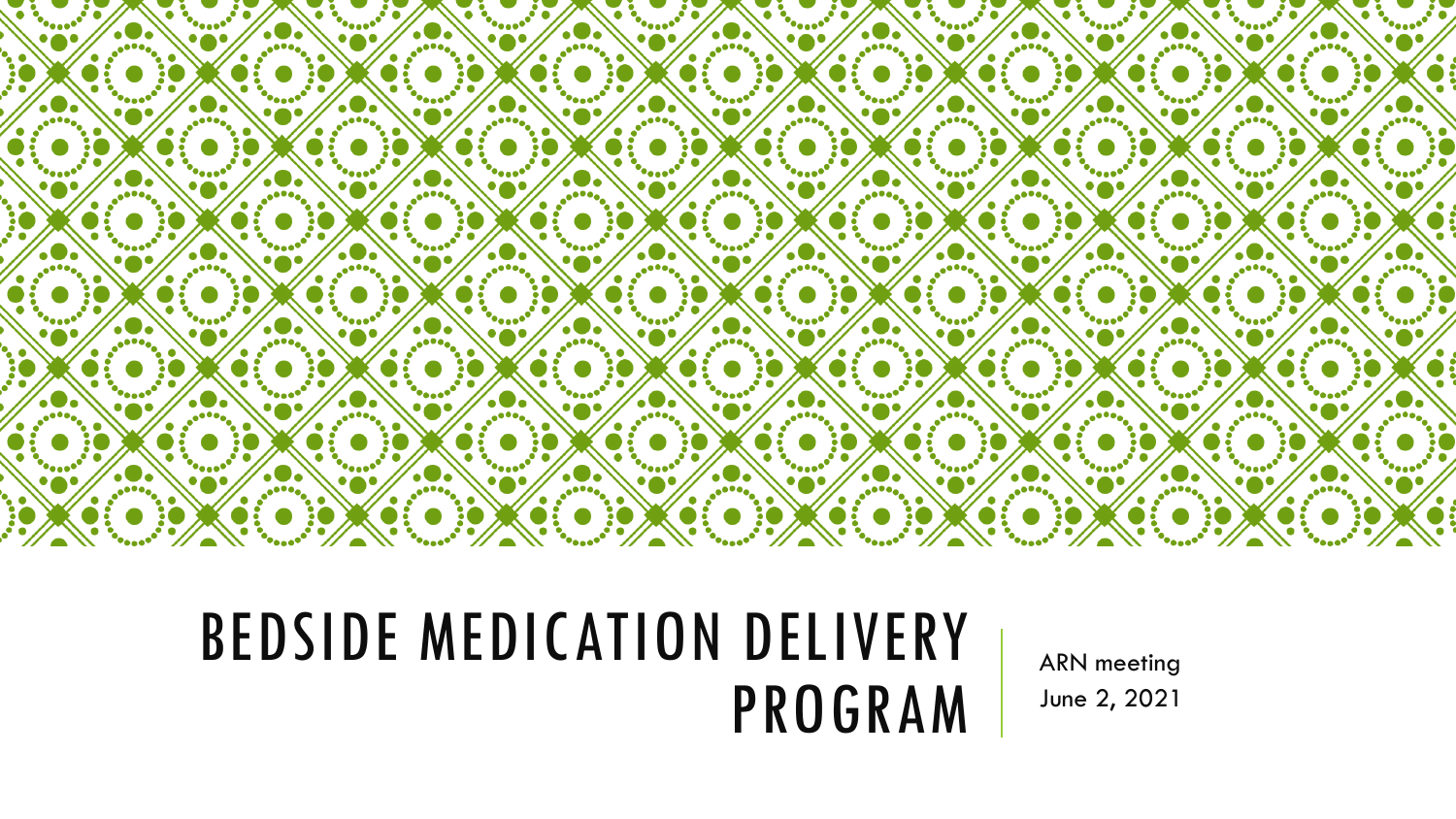

# ABOUT THE PROGRAM

#### **GOAL**

 *To improve the workflow and communication around the process for patients obtaining their discharge medications from the MGH Outpatient Pharmacy, using Epic functionality*

#### **STAKEHOLDERS**

 *Nurses. Unit Coordinators. Case Managers. Providers. Inpatient pharmacists. Outpatient pharmacists. Patients and their care-givers.*

| <b>Implementation Plan</b>                                              | <b>Project Leads for Implementation</b>   |
|-------------------------------------------------------------------------|-------------------------------------------|
| Pilot – October 2020 on Ellison 19 &                                    | Pharmacy: Fiona Cheung/Tas Spracklin      |
| White 10                                                                | <b>Nursing Informatics: Shelly Stuler</b> |
| <b>Phased roll-out</b>                                                  |                                           |
| January - February 2021 Ellison 7, White 7,<br>Ellison 12               |                                           |
| April – May 2021 Bigelow 9, Bigelow 14,<br>White 8, White 9, Ellison 16 |                                           |
| Summer 2021 OB and remaining medical<br>units, timing TBD               |                                           |
| Fall 2021 units TBD                                                     |                                           |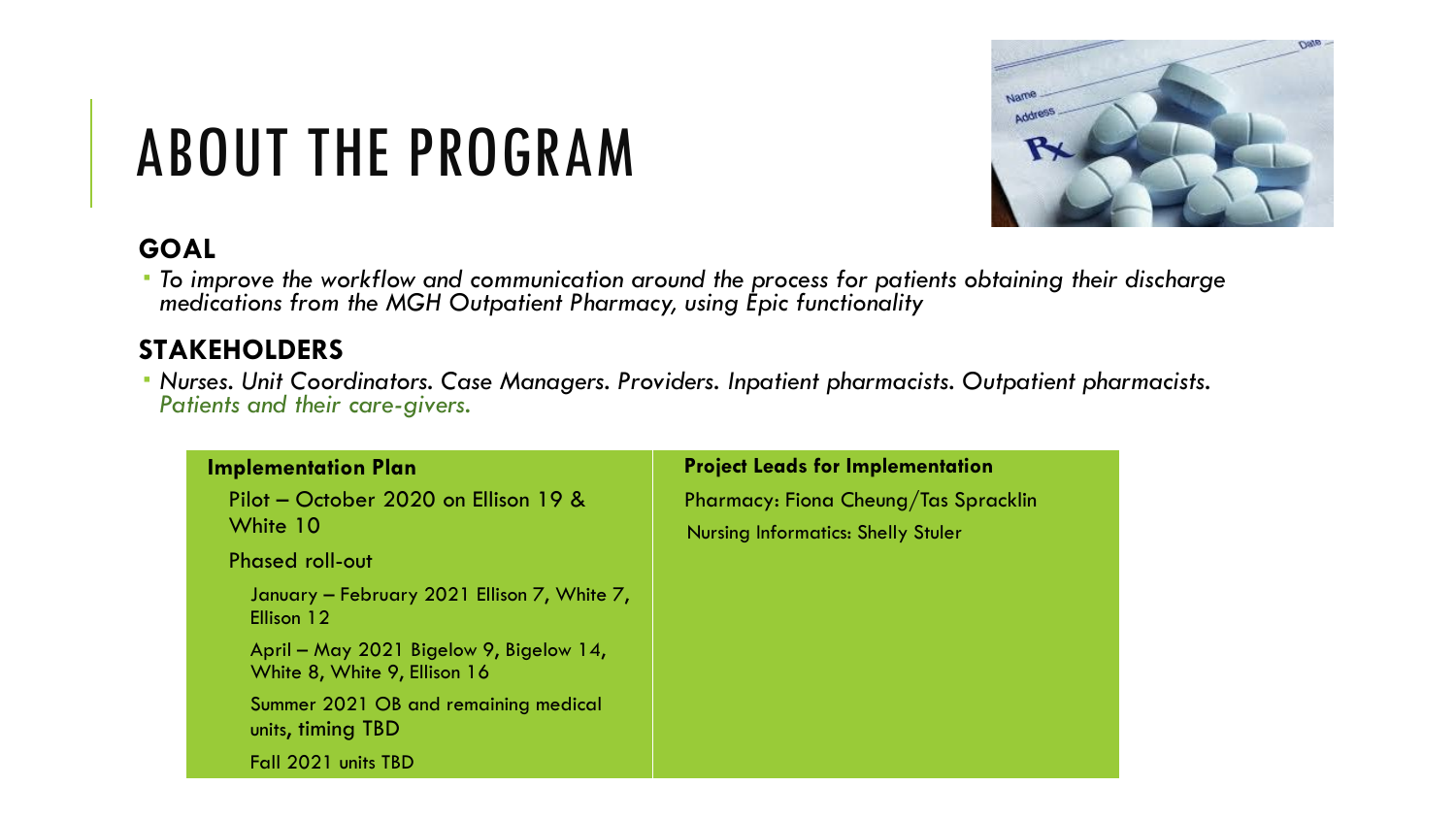### **PROCESS OVERVIEW**

Epic FYI flag indicates enrollment in program. Status in program can be viewed by any care team member in the Patient FYI section, or in the "RX Bedside Delivery Status" column on their Patient List



 $\blacksquare$ Interdisciplinary rounds include discussion of patient's discharge planning, including enrollment in this program

Patient list columns are updated and viewed by the interdisciplinary team to indicate timing of patient's discharge and status of prescription being filled

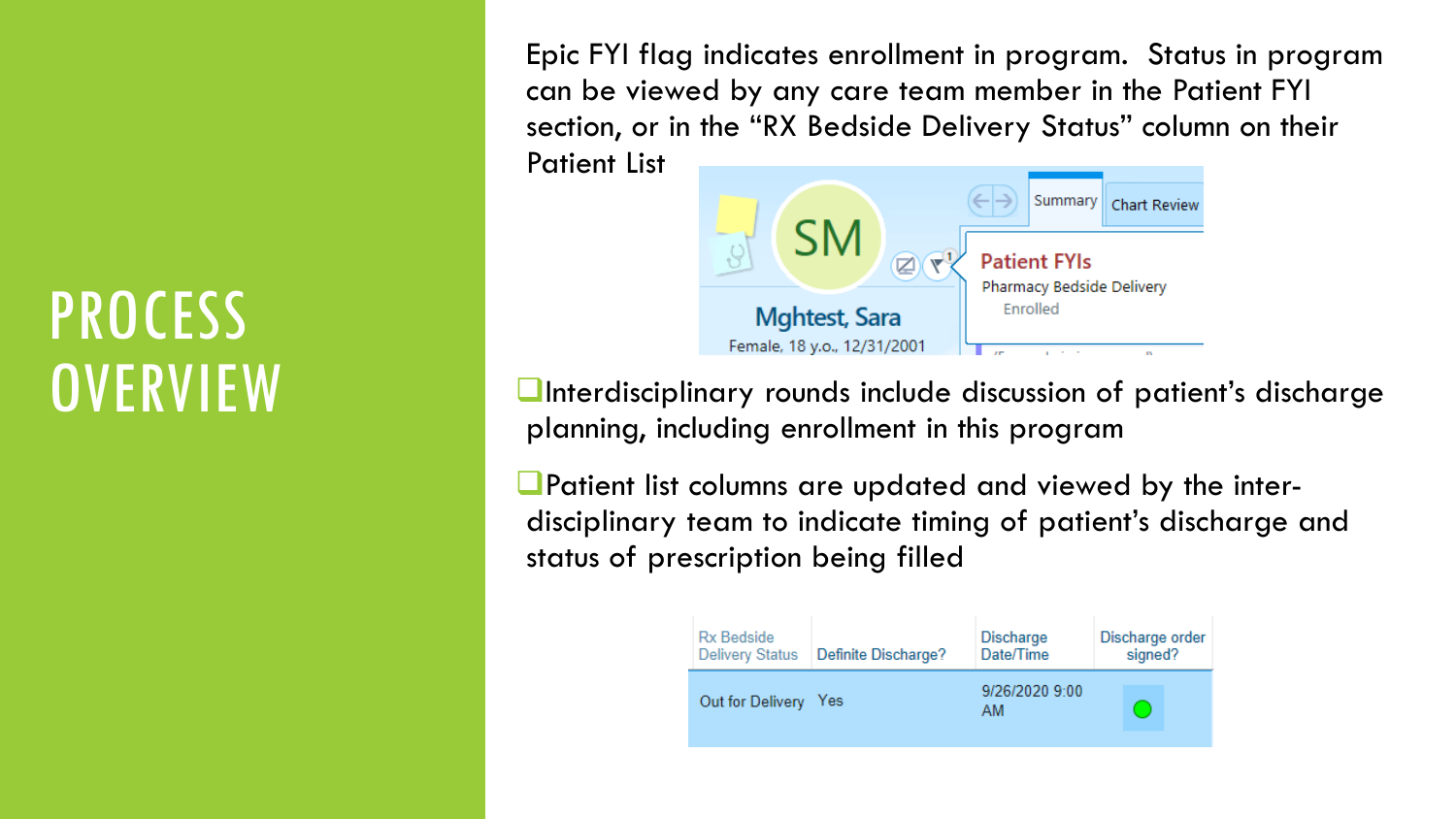# NURSING WORKFLOW

#### Enrollment

- Discuss Bedside Medication Delivery program with patient/family
- Document Enrollment via Navigator (Admission or Discharge) or by double-clicking into the cell in the Patient List column

| $\frac{1}{2}$ Admission<br>Disaster | <b>B</b> Transfer <b>the Contract B</b> |  |  |  |
|-------------------------------------|-----------------------------------------|--|--|--|
| <b>OVERVIEW</b>                     | D Pharmacy Bedside Delivery (@          |  |  |  |
| <b>Overview Report</b>              |                                         |  |  |  |
| <b>Orders Rec Status</b>            | Time taken:<br>1/8/2021<br>1445<br>œ    |  |  |  |
| Orders                              |                                         |  |  |  |
| Pt Belongings at                    |                                         |  |  |  |
| <b>Health Care Agents</b>           | Pharmacy Bedside Delivery Stat          |  |  |  |
| Plans for discharge                 | Pharmacy Bedside<br>Enrol               |  |  |  |
| <b>Pharmacy Bedsi</b>               | Delivery Status                         |  |  |  |
| Expected Discha.                    | Restore<br>Close                        |  |  |  |

Patient

| Pharmacy Bedside Delivery Opt-In - Medication Bedside Delivery                                                                                                 | Unit/Be $\left  \right $ Sex | Name/Ag Code |              | Status Allergies                    | <b>Primary Problem Status</b>            | Delivery |
|----------------------------------------------------------------------------------------------------------------------------------------------------------------|------------------------------|--------------|--------------|-------------------------------------|------------------------------------------|----------|
| Show: $\nabla$ Row Info $\nabla$ Last Filed $\nabla$ A<br>Time taken:<br>ö.<br>1525<br>1/7/2021<br>⊙<br>R Values By - Create Note                              |                              |              | Full<br>Code | Penicillins,<br>Sulfa<br>(Sulfonami | Osteomyelitis<br>(Additional<br>Hospital |          |
| ▶ Pharmacy Bedside Delivery Status                                                                                                                             |                              |              |              |                                     |                                          |          |
| $\mathbb{Z}$ Enrolled Not Interested<br>Out for Delivery Delivered<br><b>Pharmacy Bedside</b><br><b>Rx Received</b><br>Issues<br>Unenrolled<br>Delivery Status |                              |              |              |                                     |                                          |          |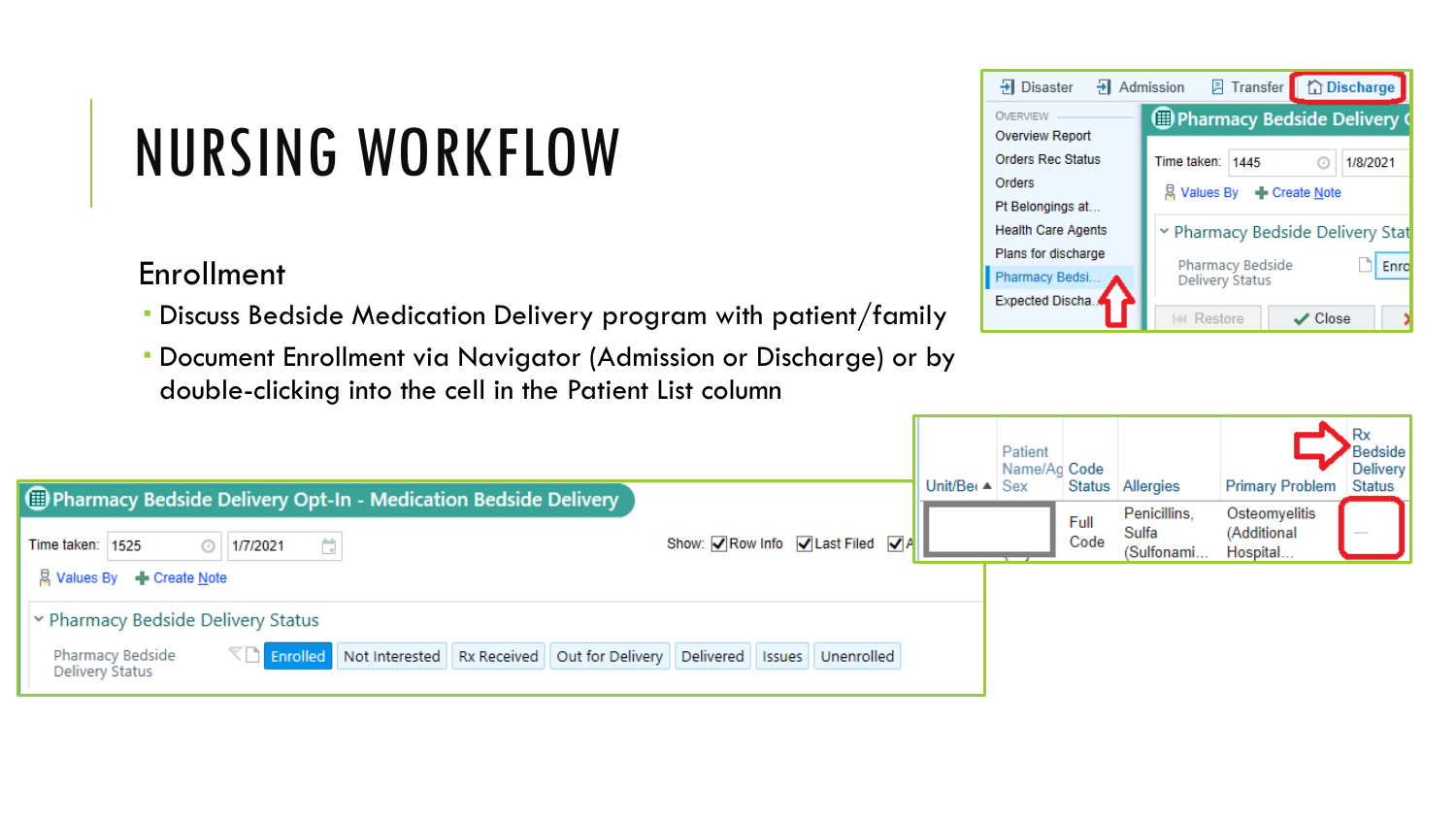## NURSING WORKFLOW

- 1. Discuss enrollment during inter-disciplinary rounds
- 2. Communicate with Unit Coordinator about patient's discharge status
- 3. View the Rx Bedside Delivery Status column for updates on Rx status
	- Column will need to be added into "My List"
	- Status can also be viewed by hovering over Patient FYI Flag
	- NOTE: Pharmacy will also be viewing, updating and entering comments on Rx **Status**



Epic enhancement request to add new view for nursing to more easily see Status and Comments – expected with June release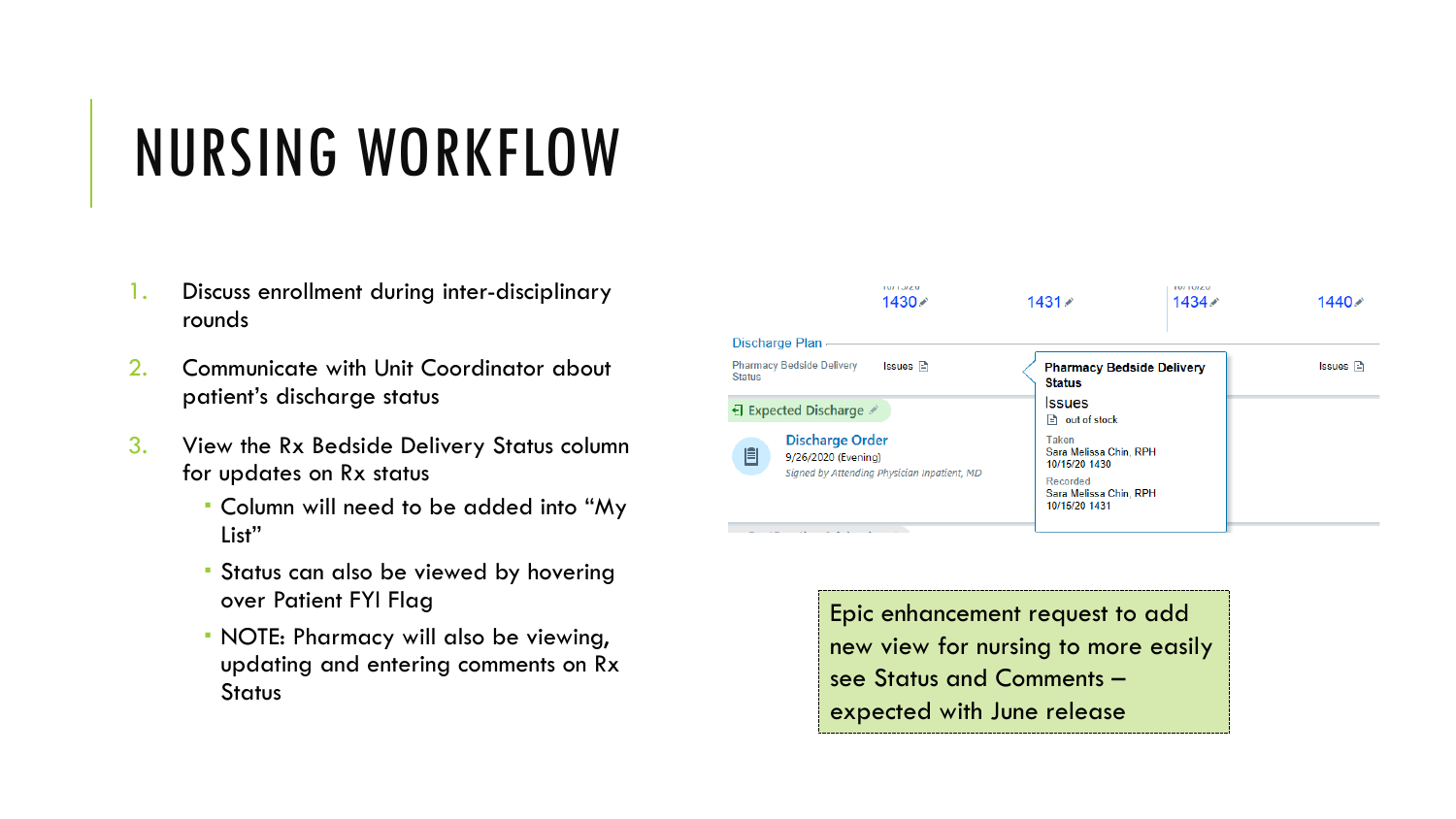### CASE MANAGER WORKFLOW

1. Discuss enrollment during inter-disciplinary rounds

NOTE: This program is available Monday – Friday, 9a-5p

2. Update the expected discharge date and time daily at rounds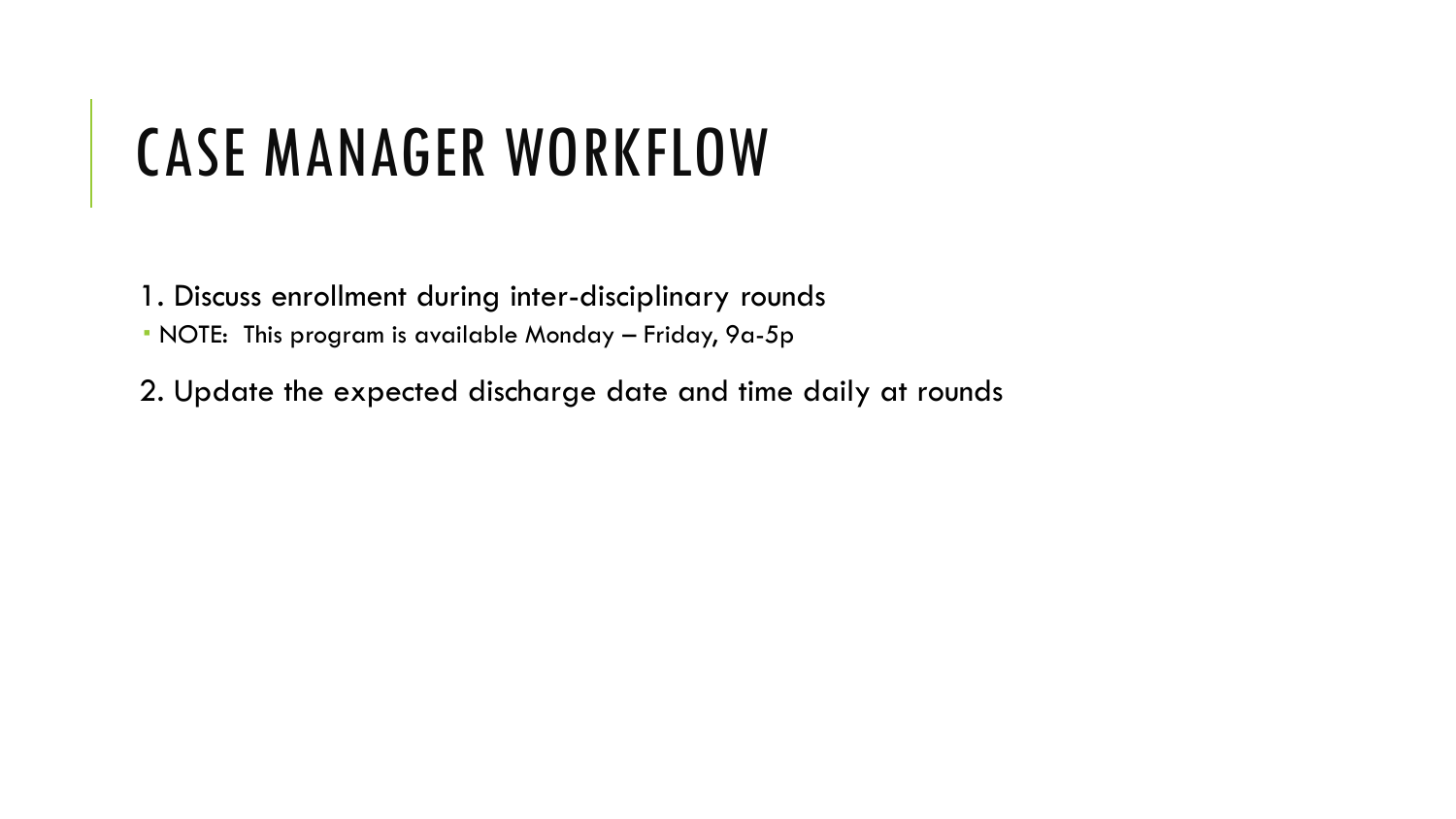# UNIT COORDINATOR WORKFLOW

1. Manage the Definite Discharge Date

2. If needed, update the Expected Discharge Date date/time field to match Definite Discharge date/time

3. If needed, add the Rx Bedside Delivery Status column to your patient list



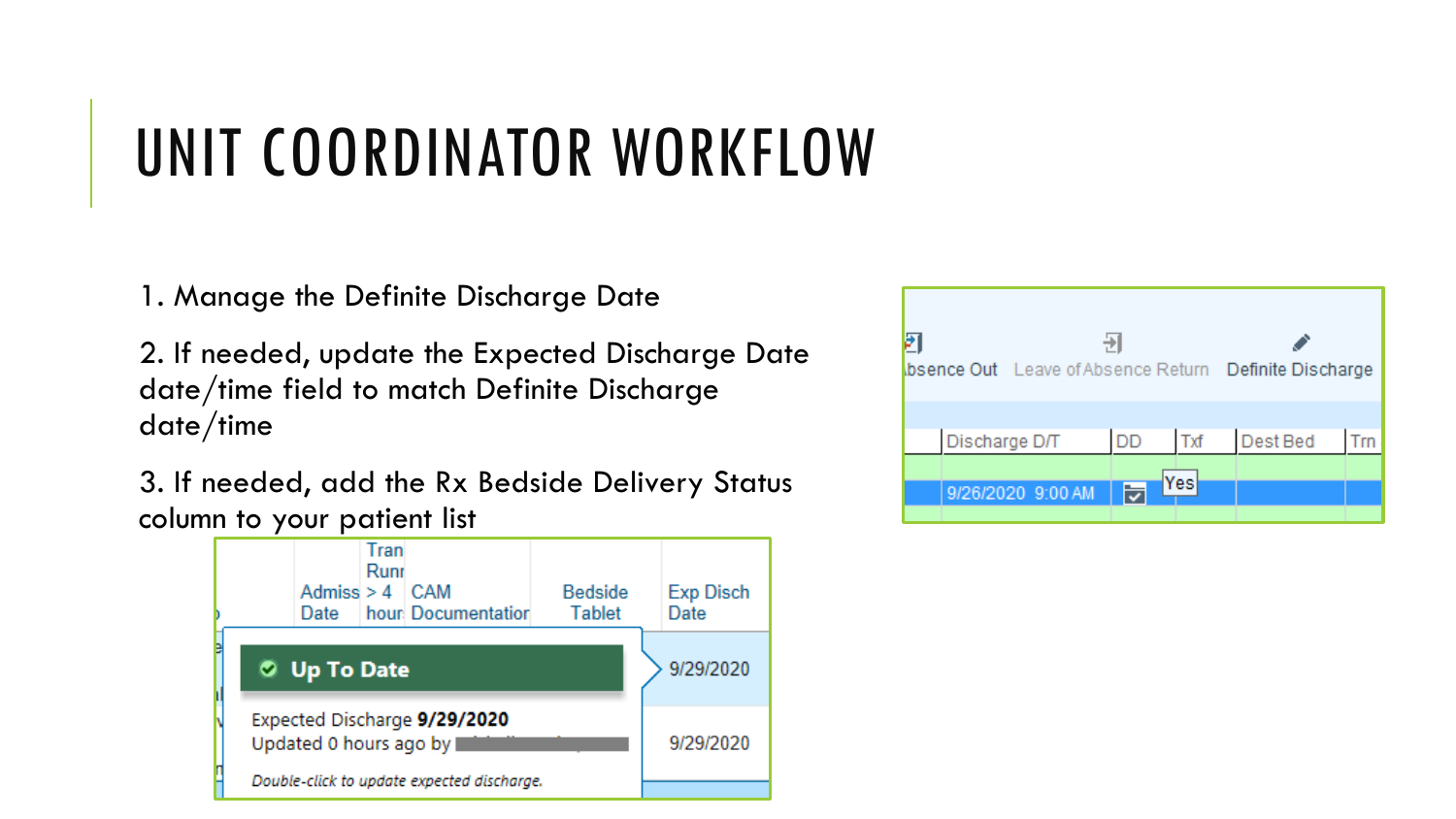## PROVIDER WORKFLOW

- 1. Discuss enrollment during inter-disciplinary rounds
- Provider can ask ARN to enroll patient
- 2. Enter discharge medication orders (prescription)
- BPA fires if MGH OP Pharmacy has not been selected
	- MGH OP pharmacy staff monitors list of enrolled patients and updates the pharmacy information in Epic
- Enter prescription orders as soon as possible, at least 1-2 hours prior to discharge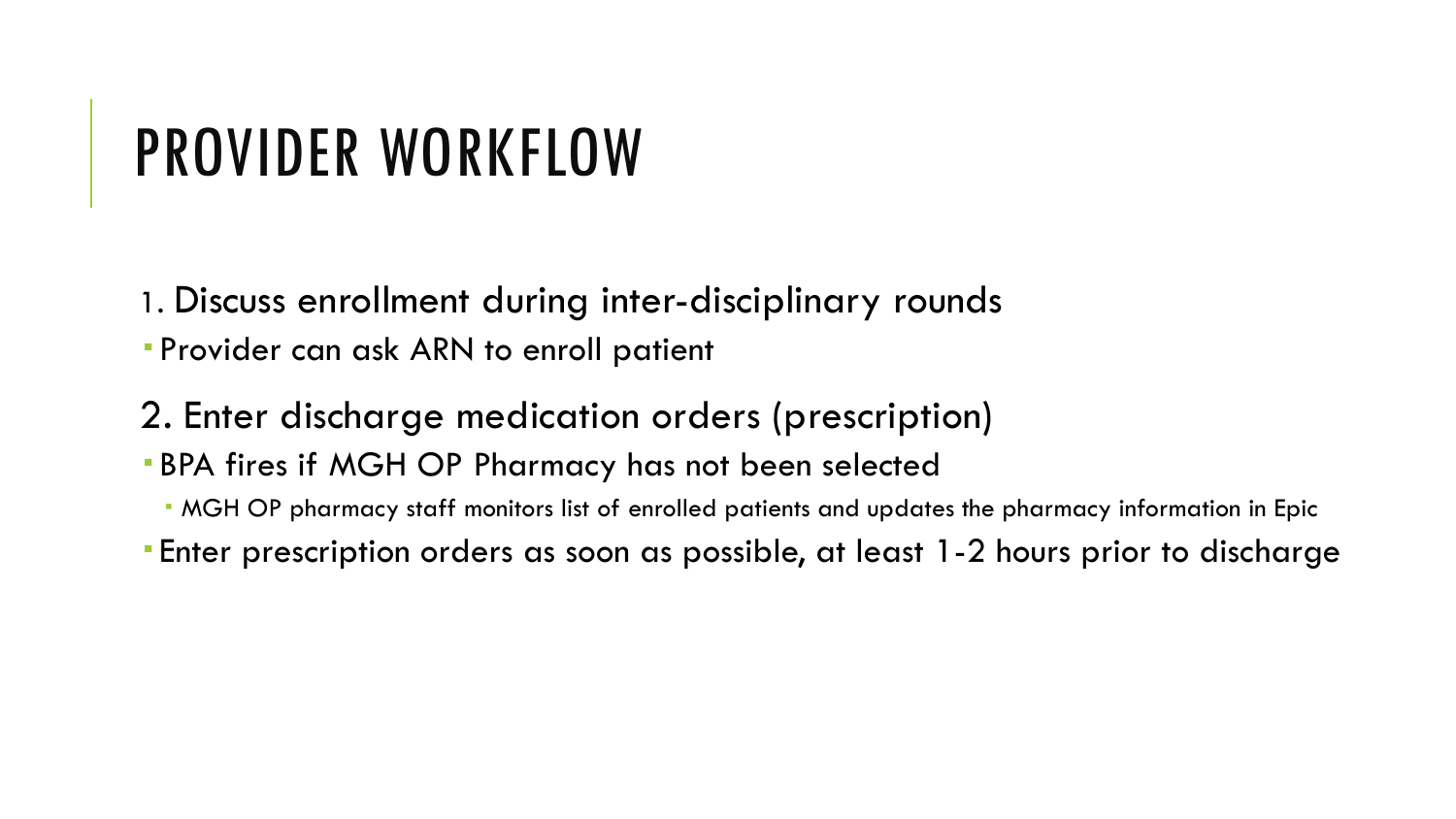## PHARMACY WORKFLOW

1. Monitor enrolled patients through the "Bedside Delivery Patients" List

Unenroll patient if transferred to a non-participating unit

| ▼ ラ Pharmacy Bedside Delivery |
|-------------------------------|
| <b>Willow, Becky</b>          |
| in Bedside Delivery Patients  |
| ij MGH Ellison 19             |
| tij MGH White 10              |

2. Update the patient's pharmacy to MGH Outpatient Pharmacy

3. Triage workflow based on "Definite Discharge?" "Discharge Date/Time" and "Discharge Order" columns, to process discharge prescriptions

| Definite Discharge? | <b>Discharge</b><br>Date/Time | Discharge order<br>signed? |
|---------------------|-------------------------------|----------------------------|
|                     | 9/28/2020                     |                            |
| Yes                 | 9/26/2020 9:00<br>AM          |                            |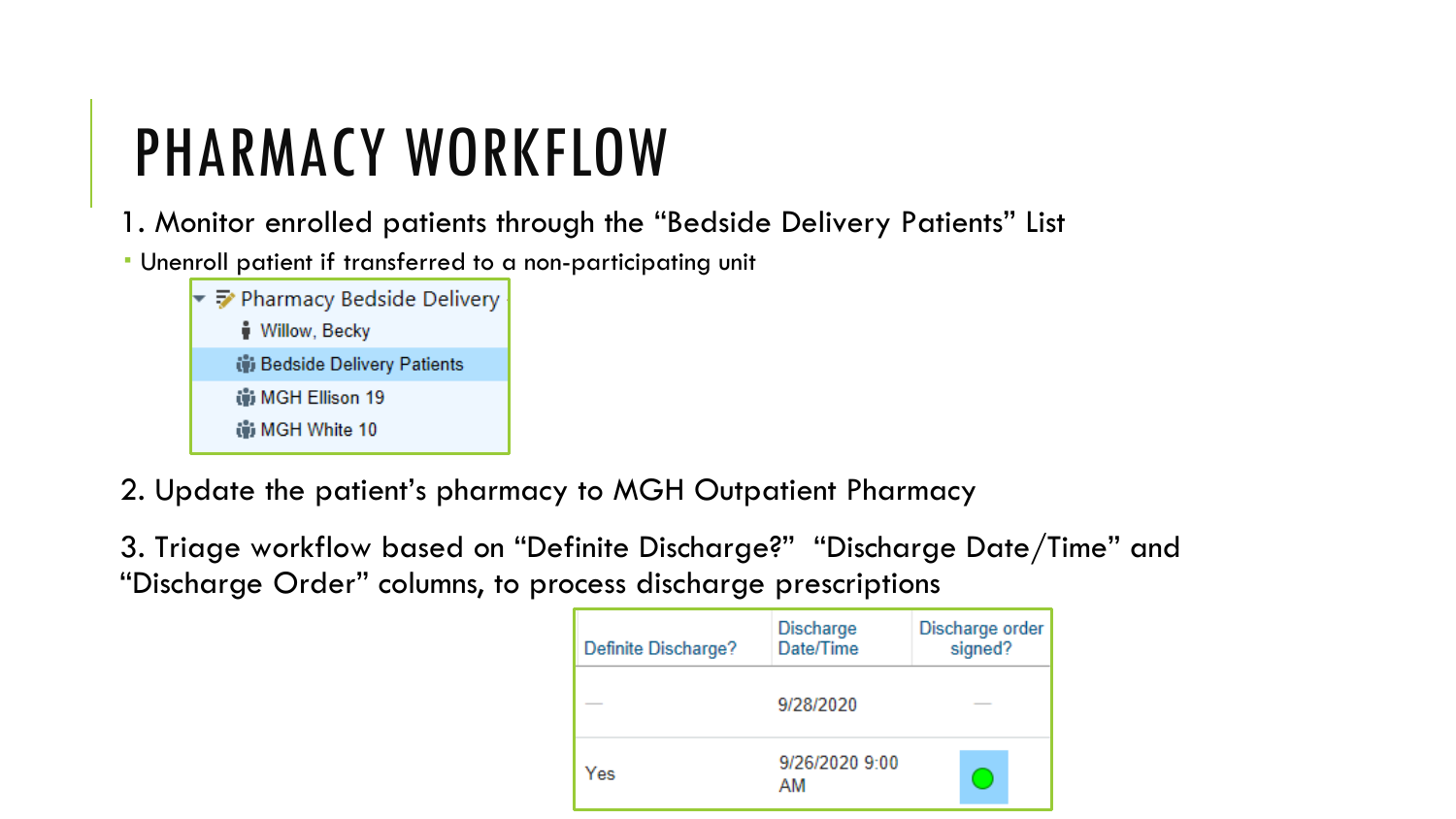## PHARMACY WORKFLOW

4. Update "Rx Bedside Delivery Status" as appropriate

 Note: any issues (PA needed, medication not available, etc.) will be primarily communicated via page/call to providers. Comments will be left as an FYI to other stakeholders

| <b>Pharmacy Bedside Delivery Status</b><br><b>Pharmacy Bedside Delivery Status</b><br><b>Enrolled taken yesterday</b> | 1412<br>1/8/2021<br>Time taken: |                  | ← Add Group ← Add Row ← Add LDA & Responsible † Create Note |  |
|-----------------------------------------------------------------------------------------------------------------------|---------------------------------|------------------|-------------------------------------------------------------|--|
|                                                                                                                       |                                 |                  |                                                             |  |
|                                                                                                                       |                                 |                  |                                                             |  |
| Not Interested Rx Received Out for Delivery                                                                           | Enrolled                        | <b>Delivered</b> | $\Box$<br>Unenrolled<br><b>Issues</b>                       |  |